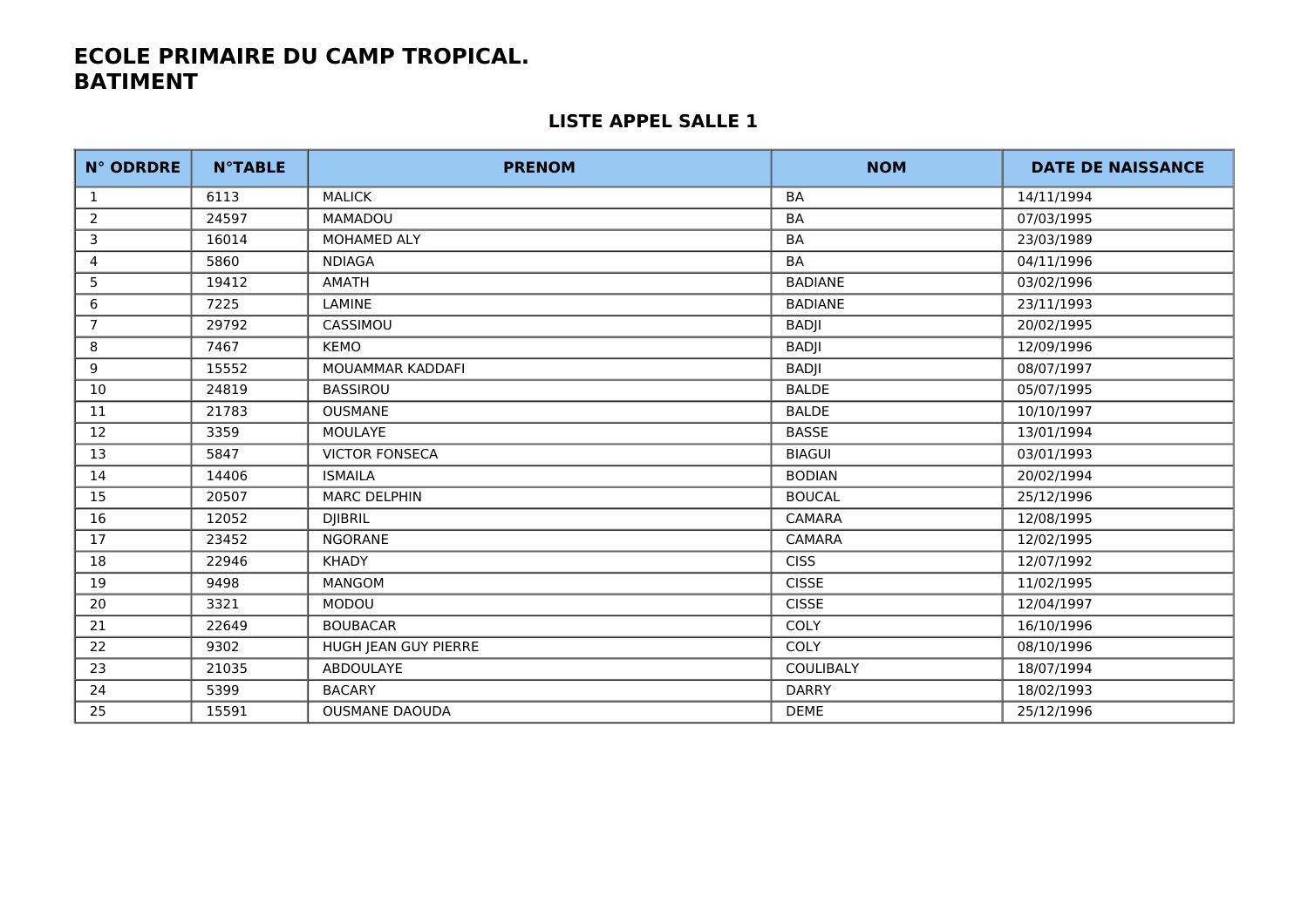| <b>N° ODRDRE</b> | <b>N°TABLE</b> | <b>PRENOM</b>                 | <b>NOM</b>      | <b>DATE DE NAISSANCE</b> |
|------------------|----------------|-------------------------------|-----------------|--------------------------|
| 26               | 18116          | <b>ABDOU AZIZ</b>             | <b>DIA</b>      | 30/10/1996               |
| 27               | 14214          | <b>ASSANE</b>                 | <b>DIA</b>      | 29/10/1991               |
| 28               | 10774          | PAPE SÉMOU                    | DIABATÉ         | 23/09/1996               |
| 29               | 10035          | <b>MAMADOU</b>                | <b>DIAGNE</b>   | 01/01/1996               |
| 30               | 17167          | <b>SAKHIR</b>                 | <b>DIAKHATE</b> | 02/02/1997               |
| 31               | 24759          | <b>ADAMA</b>                  | <b>DIALLO</b>   | 15/03/1990               |
| 32               | 7695           | <b>DEMBA</b>                  | <b>DIALLO</b>   | 07/05/1996               |
| 33               | 9271           | MAMADOU ALIOU                 | <b>DIALLO</b>   | 10/08/1995               |
| 34               | 15743          | <b>MAMADOU ALPHA</b>          | <b>DIALLO</b>   | 03/11/1996               |
| 35               | 17692          | THIERNO IBRAHIMA              | <b>DIALLO</b>   | 10/07/1996               |
| 36               | 13876          | <b>VIEUX</b>                  | <b>DIALLO</b>   | 16/03/1995               |
| 37               | 19730          | <b>NARCISSE</b>               | <b>DIATTA</b>   | 13/11/1997               |
| 38               | 11616          | RAMATOULAYE                   | <b>DIATTA</b>   | 10/02/1994               |
| 39               | 12044          | <b>FALLOU</b>                 | <b>DIAW</b>     | 02/08/1996               |
| 40               | 25987          | <b>SERIGNE</b>                | <b>DIAW</b>     | 11/03/1996               |
| 41               | 16450          | <b>SEYNABOU</b>               | <b>DIAW</b>     | 13/09/1991               |
| 42               | 29846          | Cledor                        | <b>DIEDHIOU</b> | 04/02/1989               |
| 43               | 16782          | ABABAKRINE                    | <b>DIEME</b>    | 22/10/1992               |
| 44               | 3749           | ABDOU                         | <b>DIEME</b>    | 11/11/1995               |
| 45               | 6796           | <b>BITOTO EMILE FAYE</b>      | <b>DIEME</b>    | 15/01/1992               |
| 46               | 21519          | EL HADJI YAYA                 | <b>DIEME</b>    | 20/05/1994               |
| 47               | 19228          | PAPA MALICK                   | <b>DIEME</b>    | 15/02/1995               |
| 48               | 5237           | <b>BABACAR</b>                | <b>DIENE</b>    | 20/09/1995               |
| 49               | 6210           | <b>CHRISTIAN ÉRIC ADOLPHE</b> | <b>DIENE</b>    | 10/05/1996               |
| 50               | 8798           | ASSANE                        | <b>DIENG</b>    | 05/01/1995               |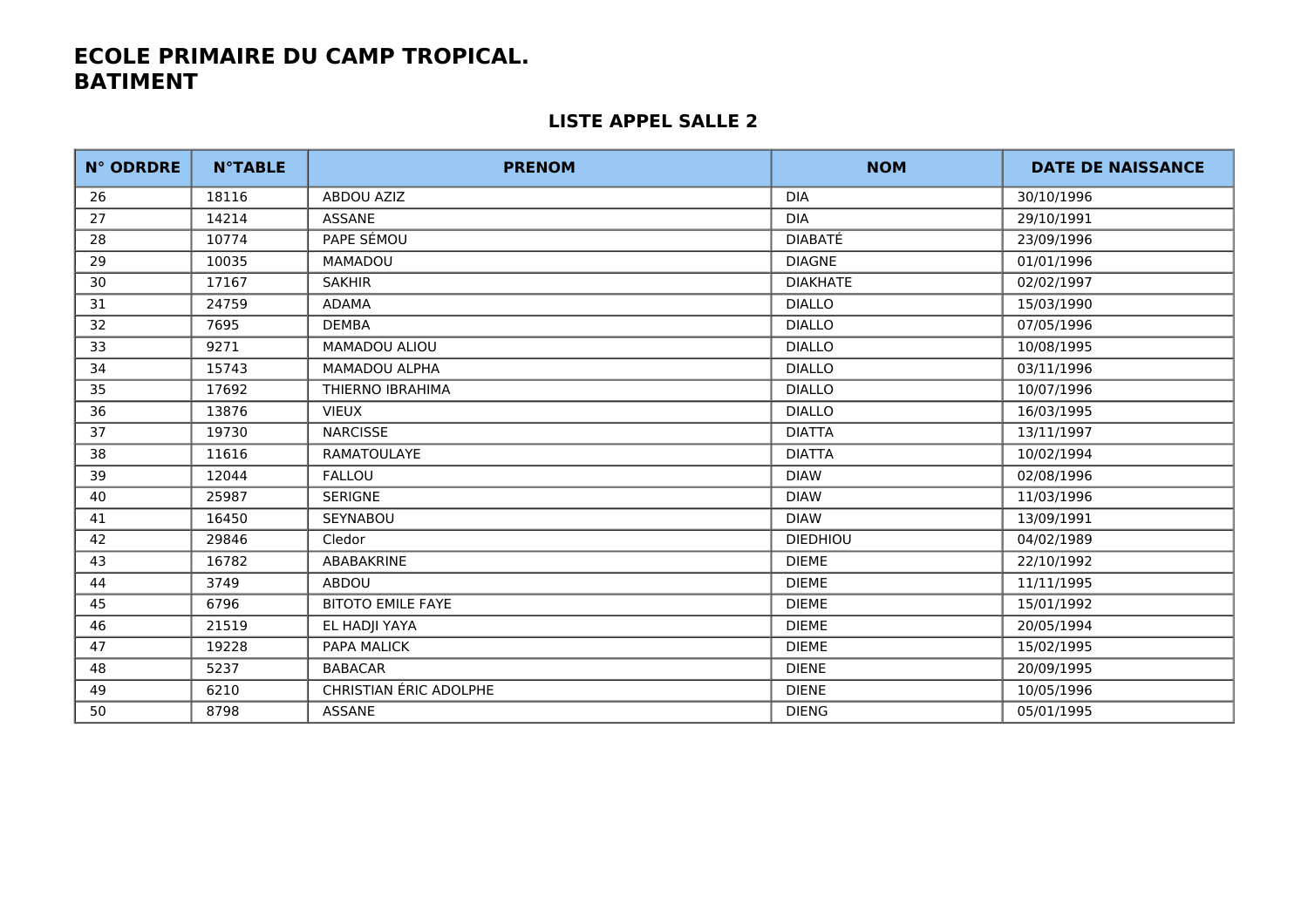| <b>N° ODRDRE</b> | <b>N°TABLE</b> | <b>PRENOM</b>              | <b>NOM</b>    | <b>DATE DE NAISSANCE</b> |
|------------------|----------------|----------------------------|---------------|--------------------------|
| 51               | 17768          | <b>YERIM</b>               | <b>DIENG</b>  | 15/05/1994               |
| 52               | 17356          | EL HADJI IBRAHIMA          | <b>DIEYE</b>  | 08/12/1997               |
| 53               | 13022          | ABDOULAYE                  | <b>DIONE</b>  | 20/07/1996               |
| 54               | 16045          | <b>ADAMA</b>               | <b>DIONE</b>  | 27/11/1993               |
| 55               | 26109          | ANGE MARIE CHRISTOPHE      | <b>DIONE</b>  | 19/02/1995               |
| 56               | 5048           | LATYR                      | <b>DIONE</b>  | 17/04/1996               |
| 57               | 9474           | <b>IBRAHIMA</b>            | <b>DIONG</b>  | 05/03/1995               |
| 58               | 12468          | <b>ABDOULAYE</b>           | <b>DIOP</b>   | 31/12/1996               |
| 59               | 15795          | <b>ADAMA</b>               | <b>DIOP</b>   | 01/01/1997               |
| 60               | 8073           | <b>ASTOU</b>               | <b>DIOP</b>   | 15/02/1997               |
| 61               | 22227          | MAMADOU                    | <b>DIOP</b>   | 01/01/1996               |
| 62               | 6684           | MOUHAMADOU DOUDOU          | <b>DIOP</b>   | 01/01/1995               |
| 63               | 19154          | MOUHAMADOU NDOFFENE        | <b>DIOP</b>   | 16/05/1995               |
| 64               | 8973           | <b>MOUSTAPHA</b>           | <b>DIOP</b>   | 28/12/1995               |
| 65               | 16914          | <b>SERIGNE FALLOU</b>      | <b>DIOP</b>   | 22/10/1996               |
| 66               | 24454          | <b>ULRICH YIRIME DEMBA</b> | <b>DIOP</b>   | 17/06/1997               |
| 67               | 15530          | PAPEBOUBACAR               | <b>DIOUCK</b> | 03/09/1996               |
| 68               | 11667          | <b>BABACAR</b>             | <b>DIOUF</b>  | 13/08/1996               |
| 69               | 24536          | <b>BAKARY</b>              | <b>DIOUF</b>  | 21/02/1995               |
| 70               | 15969          | ELHADJI BABA               | <b>DIOUF</b>  | 22/03/1994               |
| 71               | 12200          | <b>ERNEST SAMBA</b>        | <b>DIOUF</b>  | 14/10/1996               |
| 72               | 13012          | <b>MALICK</b>              | <b>DIOUF</b>  | 09/11/1995               |
| 73               | 14591          | <b>MANSOUR</b>             | <b>DIOUF</b>  | 24/11/1996               |
| 74               | 15950          | <b>MOUSSA</b>              | <b>DIOUF</b>  | 18/06/1996               |
| 75               | 23701          | MOUSSA BEN ABDOUL AZIZ     | <b>DIOUF</b>  | 23/05/1992               |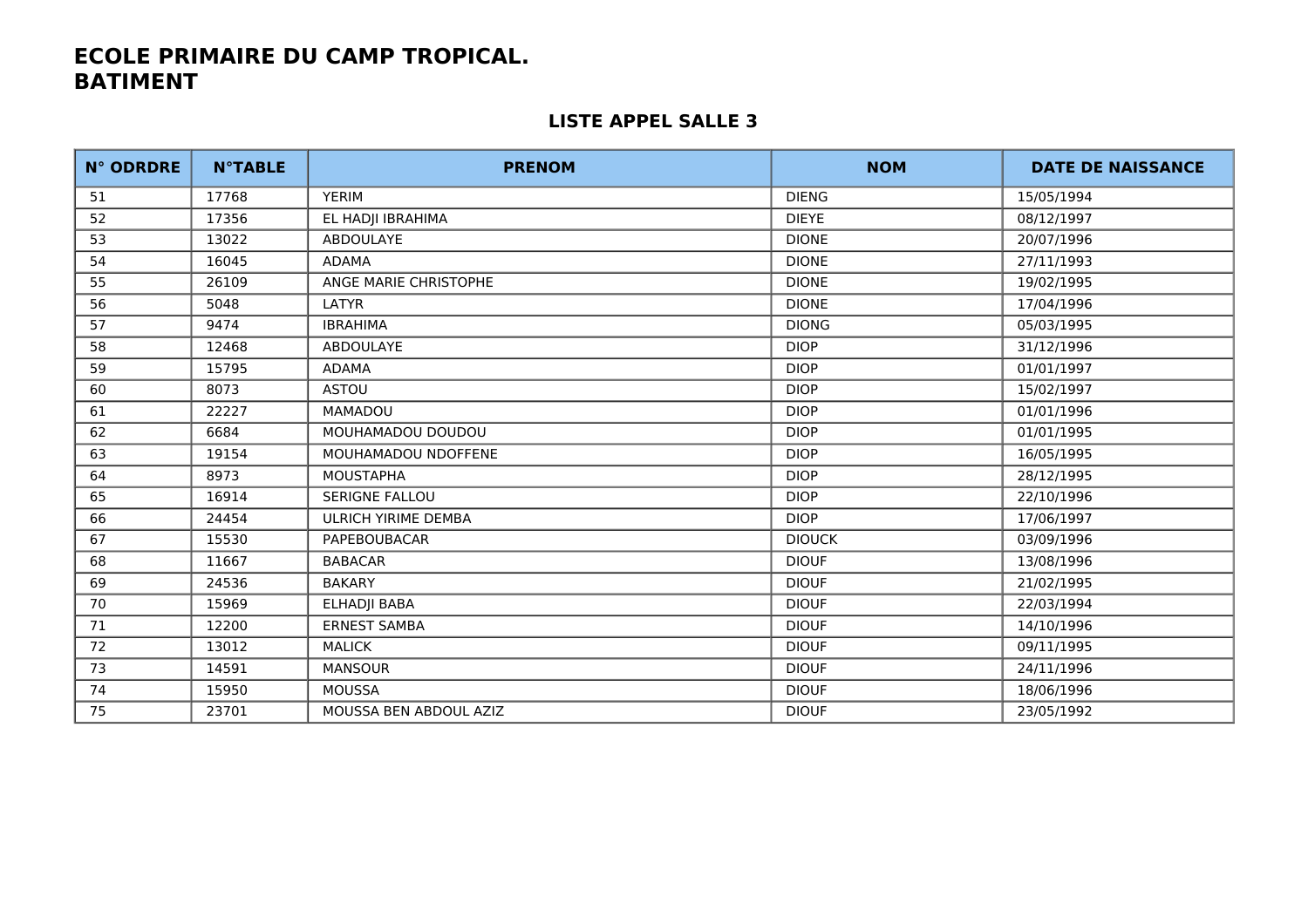| <b>N° ODRDRE</b> | <b>N°TABLE</b> | <b>PRENOM</b>         | <b>NOM</b>   | <b>DATE DE NAISSANCE</b> |
|------------------|----------------|-----------------------|--------------|--------------------------|
| 76               | 24808          | <b>OMAR</b>           | <b>DIOUF</b> | 01/05/1994               |
| 77               | 10573          | <b>ISSA</b>           | <b>DRAME</b> | 02/03/1996               |
| 78               | 16133          | <b>MAMADOU LAMINE</b> | <b>DRAME</b> | 20/02/1995               |
| 79               | 18233          | ABDOULAYE             | <b>FALL</b>  | 14/10/1994               |
| 80               | 8755           | <b>CHEIKH</b>         | <b>FALL</b>  | 09/03/1995               |
| 81               | 25678          | <b>FATOU</b>          | <b>FALL</b>  | 20/05/1992               |
| 82               | 13629          | <b>HAMET</b>          | <b>FALL</b>  | 15/05/1997               |
| 83               | 24353          | <b>MADIAMA</b>        | <b>FALL</b>  | 01/01/1996               |
| 84               | 24386          | <b>MALICK</b>         | <b>FALL</b>  | 06/05/1995               |
| 85               | 17292          | PAPA ZAITH            | <b>FALL</b>  | 15/03/1994               |
| 86               | 23680          | <b>VICTOR</b>         | <b>FALL</b>  | 28/02/1995               |
| 87               | 9061           | WALY                  | <b>FALL</b>  | 03/01/1997               |
| 88               | 23928          | <b>BAMBA</b>          | <b>FALLS</b> | 01/01/1995               |
| 89               | 22086          | ABDOU                 | FAYE         | 17/09/1991               |
| 90               | 3983           | ABDOU KARIME          | FAYE         | 05/06/1995               |
| 91               | 20788          | <b>ALIOU</b>          | FAYE         | 30/01/1994               |
| 92               | 22132          | <b>BABCAR</b>         | FAYE         | 25/10/1995               |
| 93               | 18820          | <b>BATHIE</b>         | <b>FAYE</b>  | 19/12/1997               |
| 94               | 29808          | <b>DIENE</b>          | FAYE         | 02/01/1992               |
| 95               | 23615          | <b>DJIBRIL</b>        | <b>FAYE</b>  | 13/01/1995               |
| 96               | 23387          | <b>DJIBRIL</b>        | FAYE         | 13/01/1995               |
| 97               | 4542           | <b>DJIBY</b>          | FAYE         | 29/11/1995               |
| 98               | 8500           | <b>IDY</b>            | FAYE         | 20/06/1996               |
| 99               | 19558          | <b>MAMADOU</b>        | FAYE         | 08/08/1997               |
| 100              | 1728           | MAMADOU               | FAYE         | 02/01/1996               |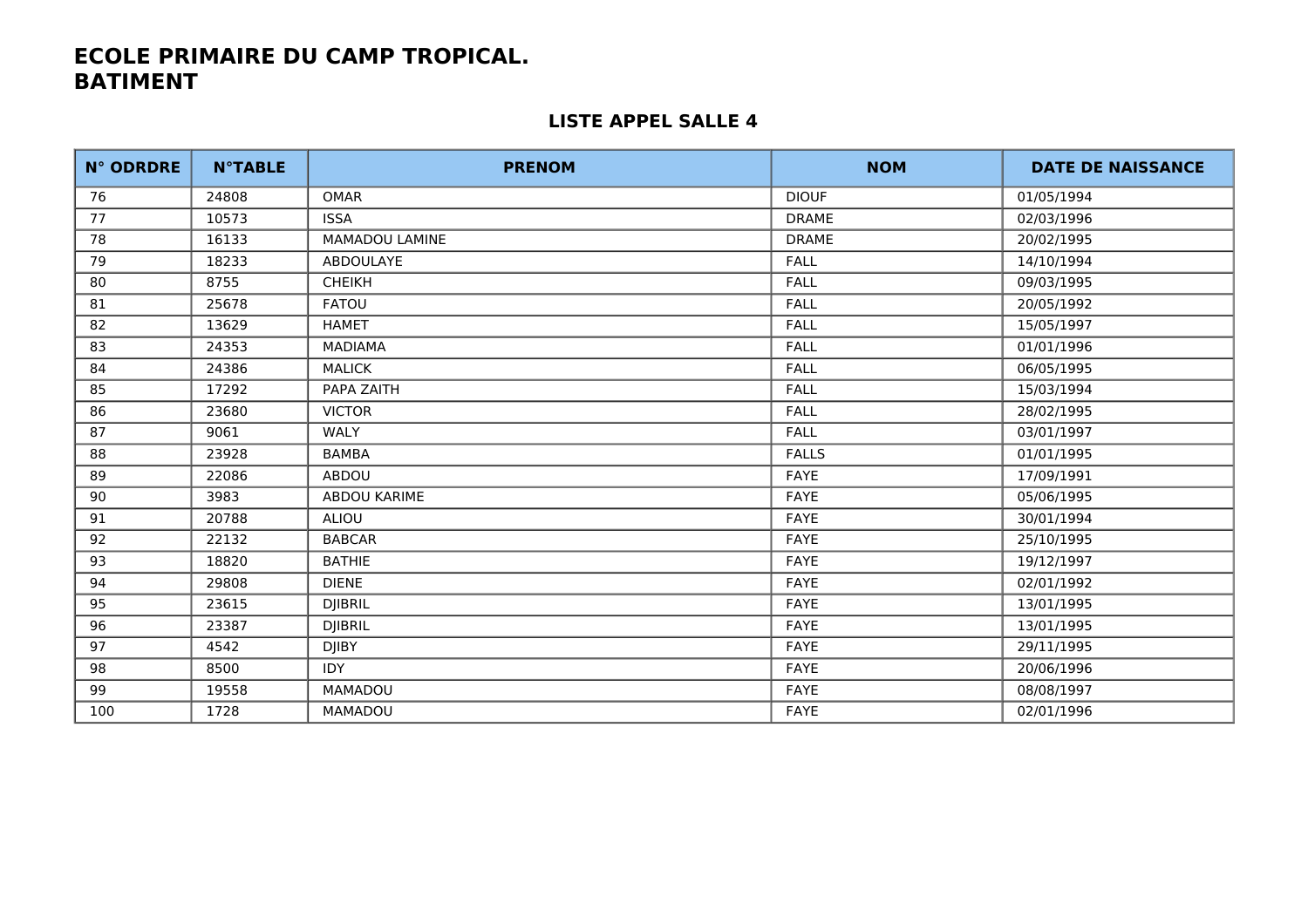| <b>N° ODRDRE</b> | <b>N°TABLE</b> | <b>PRENOM</b>             | <b>NOM</b>      | <b>DATE DE NAISSANCE</b> |
|------------------|----------------|---------------------------|-----------------|--------------------------|
| 101              | 6732           | <b>MATAR MBACKE</b>       | <b>FAYE</b>     | 12/01/1994               |
| 102              | 10474          | <b>MODOU</b>              | <b>FAYE</b>     | 17/03/1996               |
| 103              | 20238          | <b>OUMAR</b>              | FAYE            | 12/01/1997               |
| 104              | 21645          | PAPA FODE                 | FAYE            | 02/10/1995               |
| 105              | 13684          | PAPE LATSOUCK             | <b>FAYE</b>     | 16/02/1996               |
| 106              | 10031          | <b>PIERRE</b>             | <b>FAYE</b>     | 12/12/1995               |
| 107              | 15495          | <b>IBRA</b>               | <b>FLEUR</b>    | 14/03/1996               |
| 108              | 8088           | <b>BASSIROU NIANG</b>     | GASSAMA         | 28/05/1994               |
| 109              | 11927          | <b>ABDOULAYE</b>          | GAYE            | 12/10/1996               |
| 110              | 6613           | ABY                       | GAYE            | 01/08/1997               |
| 111              | 19577          | <b>MANGA</b>              | GAYE            | 25/04/1992               |
| 112              | 19598          | <b>SILEYE</b>             | GAYE            | 13/07/1990               |
| 113              | 16728          | <b>ISMAILA</b>            | <b>GNING</b>    | 27/02/1994               |
| 114              | 3002           | <b>ELHADII</b>            | <b>GNINGUE</b>  | 08/07/1995               |
| 115              | 14586          | <b>ALEXANDRE</b>          | <b>GOMIS</b>    | 24/10/1996               |
| 116              | 5102           | <b>HELENE GISELE</b>      | <b>GOMIS</b>    | 07/05/1992               |
| 117              | 16327          | <b>RAMA GAYE</b>          | <b>GOUDIABY</b> | 05/06/1990               |
| 118              | 18379          | SEYDOU                    | <b>GOUDIABY</b> | 24/09/1996               |
| 119              | 7574           | <b>FATOU CAMARA</b>       | <b>GUEYE</b>    | 05/03/1994               |
| 120              | 17206          | <b>MANDOUMBE</b>          | <b>GUEYE</b>    | 30/03/1996               |
| 121              | 11221          | <b>NGOUDA</b>             | <b>GUEYE</b>    | 06/01/1995               |
| 122              | 16336          | SERIGNE ABDOU AHAD MBACKE | <b>GUEYE</b>    | 14/03/1997               |
| 123              | 9188           | DAME                      | <b>HANNE</b>    | 16/03/1996               |
| 124              | 9729           | NDIOUGA AZIZ              | KA              | 01/11/1995               |
| 125              | 9808           | <b>FREDERIC</b>           | KABATOU         | 12/01/1995               |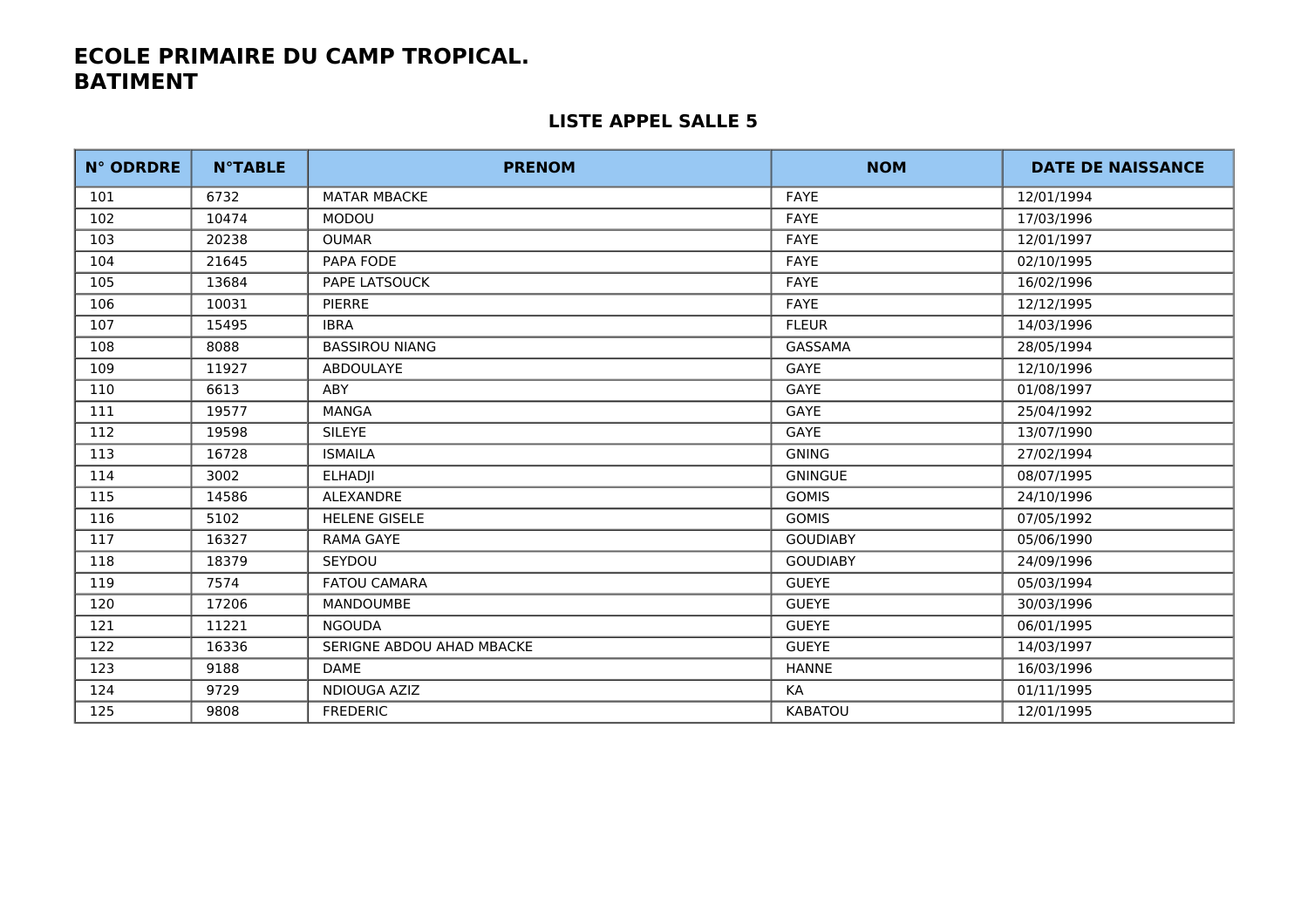| <b>N° ODRDRE</b> | <b>N°TABLE</b> | <b>PRENOM</b>            | <b>NOM</b>       | <b>DATE DE NAISSANCE</b> |
|------------------|----------------|--------------------------|------------------|--------------------------|
| 126              | 1999           | <b>JULES FRANÇOIS</b>    | <b>KANFOUINE</b> | 31/10/1996               |
| 127              | 12891          | <b>IBRAHIMA</b>          | <b>KEITA</b>     | 18/03/1993               |
| 128              | 8545           | <b>COLY</b>              | <b>KITAL</b>     | 09/10/1995               |
| 129              | 21988          | PAUL                     | <b>KONE</b>      | 15/01/1995               |
| 130              | 1671           | ADAMA                    | <b>KONTE</b>     | 23/03/1994               |
| 131              | 11293          | <b>OUSMANE</b>           | KOUYATE          | 10/09/1994               |
| 132              | 14304          | <b>AWA</b>               | <b>LEYE</b>      | 06/04/1995               |
| 133              | 17143          | <b>BAYE MOR</b>          | LO               | 13/05/1993               |
| 134              | 19823          | EL HADJI MAMADOU         | LO               | 26/10/1990               |
| 135              | 25042          | ELHADJI ATOU             | LO               | 30/10/1996               |
| 136              | 7433           | <b>SERIGNE MANSOUR</b>   | LO               | 01/02/1996               |
| 137              | 6257           | <b>IBOU</b>              | LOUM             | 10/08/1995               |
| 138              | 16472          | <b>MAYORO</b>            | LY               | 23/03/1994               |
| 139              | 10842          | ARMEL                    | MANCORE          | 16/04/1993               |
| 140              | 11204          | <b>AMADOU FALL</b>       | MANE             | 06/03/1996               |
| 141              | 3443           | MOUHAMADOU BAMBA OUSMANE | MANE             | 27/08/1995               |
| 142              | 3704           | KAITHA AUGUSTIN          | <b>MANGA</b>     | 07/07/1995               |
| 143              | 29812          | <b>NASSIF KALIMBI</b>    | <b>MANGA</b>     | 07/04/1990               |
| 144              | 13906          | <b>MALANG</b>            | MANSALY          | 15/02/1996               |
| 145              | 10384          | SEKOU                    | MANSALY          | 30/12/1994               |
| 146              | 9101           | ABDOULAYE                | MANÉ             | 12/01/1995               |
| 147              | 14943          | ALIOU BADARA             | <b>MBAYE</b>     | 15/04/1997               |
| 148              | 4313           | <b>CHEIKH ALIOUNE</b>    | MBAYE            | 23/07/1995               |
| 149              | 6216           | <b>DENIS ETIENNE</b>     | <b>MBAYE</b>     | 05/11/1994               |
| 150              | 25241          | <b>FALLOU</b>            | MBAYE            | 08/04/1996               |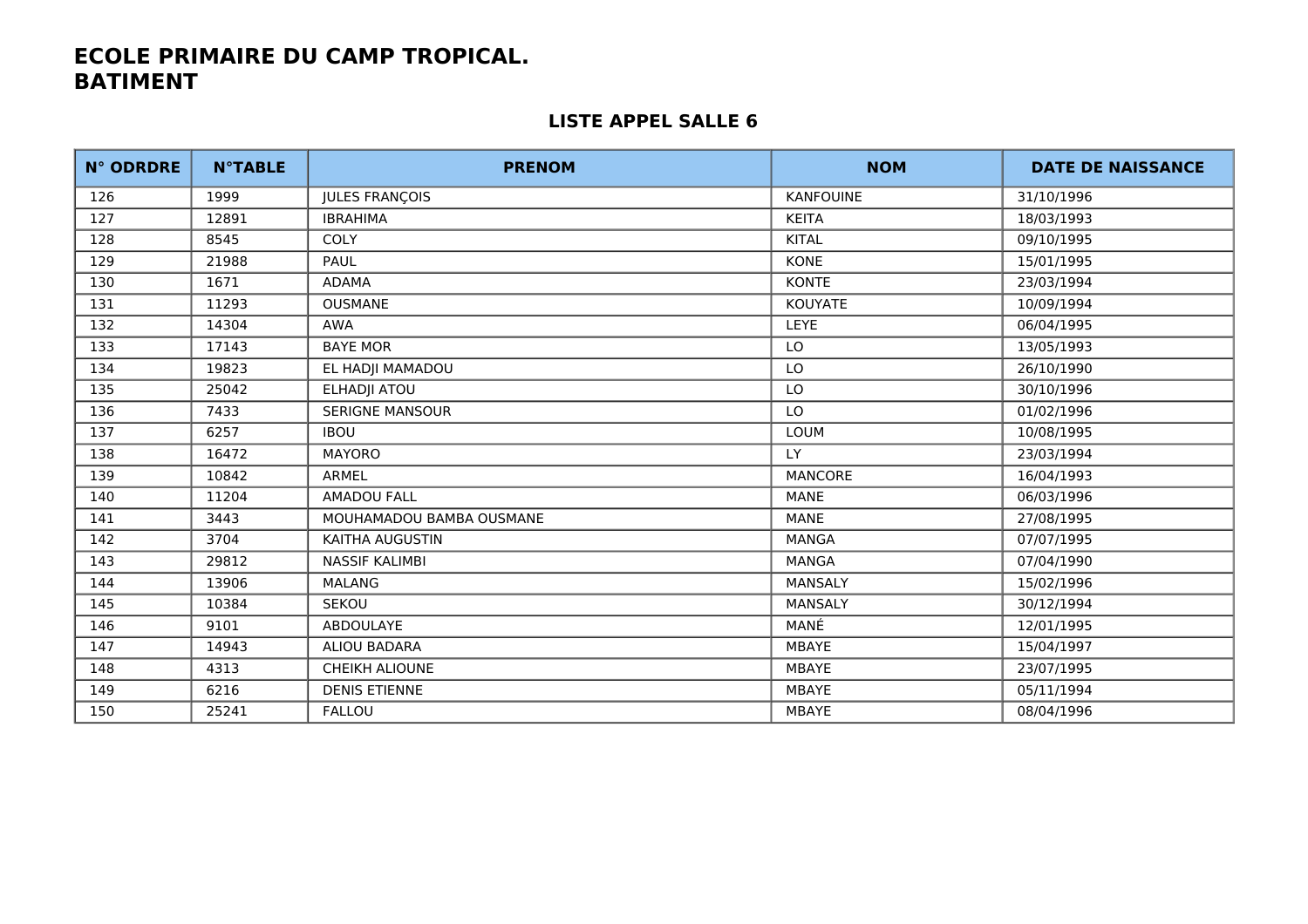| <b>N° ODRDRE</b> | <b>N°TABLE</b> | <b>PRENOM</b>           | <b>NOM</b>     | <b>DATE DE NAISSANCE</b> |
|------------------|----------------|-------------------------|----------------|--------------------------|
| 151              | 11858          | MASSAMBA                | <b>MBAYE</b>   | 07/06/1995               |
| 152              | 15283          | <b>MOUSSA</b>           | <b>MBAYE</b>   | 12/01/1996               |
| 153              | 7157           | PAPE OUSMANE            | <b>MBAYE</b>   | 09/02/1995               |
| 154              | 3586           | <b>NDEYE FATOU</b>      | <b>MBENGUE</b> | 01/01/1991               |
| 155              | 4751           | AMARY                   | MBODJE         | 04/04/1995               |
| 156              | 7184           | <b>MAMADOU SALL</b>     | <b>MBOUP</b>   | 10/09/1996               |
| 157              | 9180           | <b>FLORENTIN</b>        | <b>MENDY</b>   | 03/02/1992               |
| 158              | 16573          | ALIOU                   | <b>NDAO</b>    | 05/01/1997               |
| 159              | 19523          | <b>AMADOU</b>           | <b>NDAO</b>    | 22/10/1995               |
| 160              | 14554          | <b>BABA</b>             | <b>NDAO</b>    | 04/03/1995               |
| 161              | 24307          | <b>ALIOUNE BADARA</b>   | <b>NDAW</b>    | 20/09/1996               |
| 162              | 22681          | ASSANE                  | <b>NDIAYE</b>  | 03/05/1995               |
| 163              | 12943          | <b>BABACAR</b>          | <b>NDIAYE</b>  | 16/04/1994               |
| 164              | 12361          | <b>CHEIKH</b>           | <b>NDIAYE</b>  | 15/03/1996               |
| 165              | 13346          | <b>CHEIKH</b>           | <b>NDIAYE</b>  | 15/03/1996               |
| 166              | 4270           | EL HADJI OUSMANE        | <b>NDIAYE</b>  | 24/02/1995               |
| 167              | 24983          | FRÉDÉRIC SIMBIRY        | <b>NDIAYE</b>  | 02/03/1996               |
| 168              | 16260          | <b>MAMADOU</b>          | <b>NDIAYE</b>  | 13/07/1996               |
| 169              | 16274          | <b>MODIENE</b>          | <b>NDIAYE</b>  | 08/10/1996               |
| 170              | 24565          | MODOU                   | <b>NDIAYE</b>  | 29/10/1995               |
| 171              | 16227          | <b>MOUSTAPHA</b>        | <b>NDIAYE</b>  | 18/01/1997               |
| 172              | 26078          | PAPE MODOU              | <b>NDIAYE</b>  | 07/10/1989               |
| 173              | 16083          | <b>SERIGNE</b>          | <b>NDIAYE</b>  | 13/03/1997               |
| 174              | 15548          | SERIGNE FALLILOU MBACKÉ | <b>NDIAYE</b>  | 15/08/1995               |
| 175              | 23402          | <b>DON</b>              | <b>NDIONE</b>  | 13/06/1995               |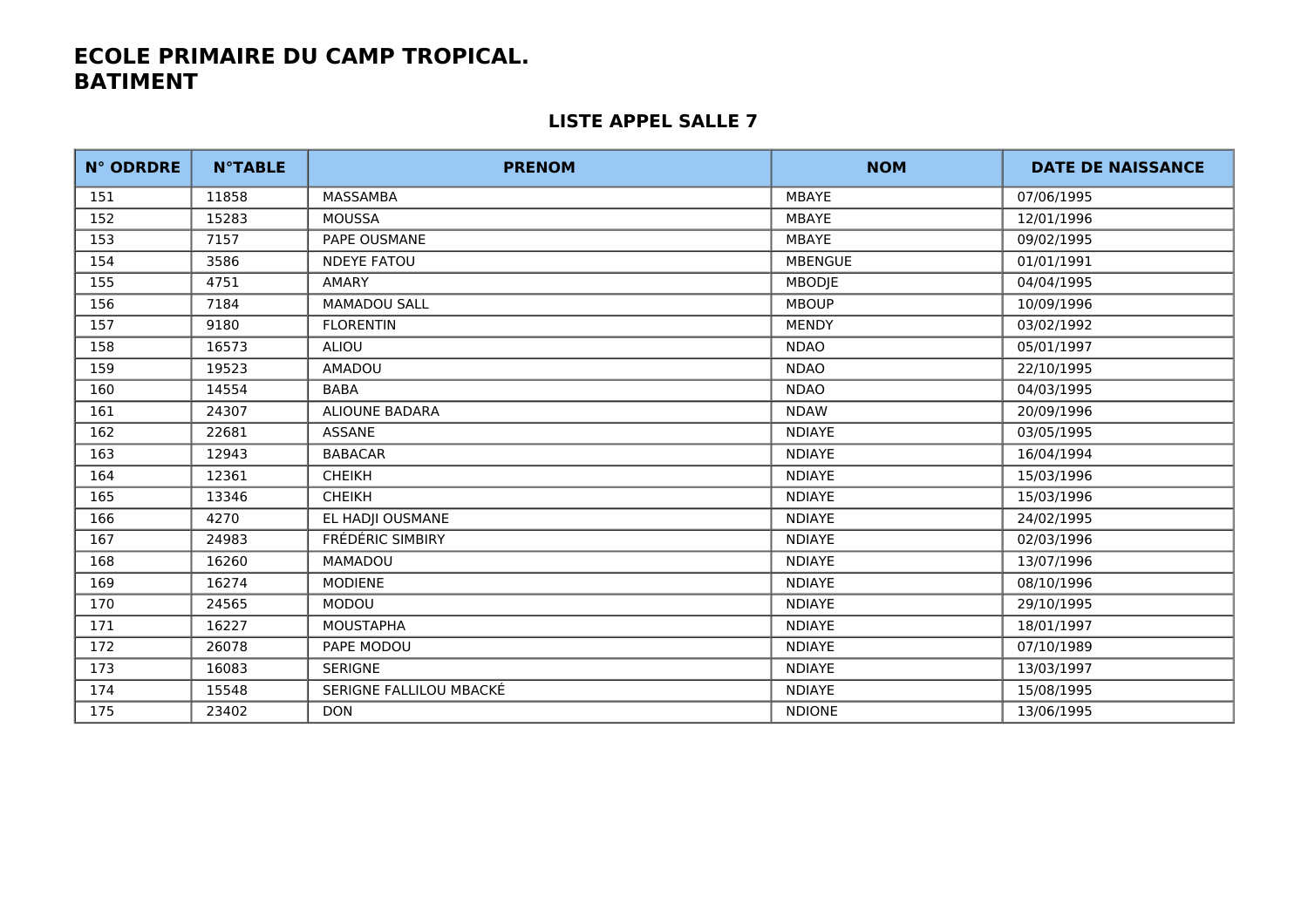| <b>N° ODRDRE</b> | <b>N°TABLE</b> | <b>PRENOM</b>        | <b>NOM</b>   | <b>DATE DE NAISSANCE</b> |
|------------------|----------------|----------------------|--------------|--------------------------|
| 176              | 25024          | ABDOU                | <b>NDONG</b> | 06/03/1994               |
| 177              | 18566          | <b>MAMADOU</b>       | <b>NDONG</b> | 15/12/1995               |
| 178              | 4673           | ABDOULAYE            | <b>NDOUR</b> | 10/04/1996               |
| 179              | 7633           | PIERRE MBISSANE      | <b>NDOUR</b> | 01/01/1995               |
| 180              | 24308          | <b>ALFRED KONATE</b> | <b>NDOYE</b> | 20/01/1995               |
| 181              | 17774          | ABDOU LAHAT          | <b>NGOM</b>  | 23/11/1996               |
| 182              | 23214          | <b>DAOUDA</b>        | <b>NGOM</b>  | 06/03/1997               |
| 183              | 6503           | MBAYE                | <b>NGOM</b>  | 08/01/1995               |
| 184              | 14105          | MODOU                | <b>NGOM</b>  | 10/03/1996               |
| 185              | 8096           | PAPA SAMBA           | <b>NGOM</b>  | 18/02/1996               |
| 186              | 21860          | <b>PAPE</b>          | <b>NGOM</b>  | 01/07/1996               |
| 187              | 23208          | <b>MOUSSA</b>        | <b>NGOME</b> | 23/02/1994               |
| 188              | 22751          | <b>MATHIEU</b>       | <b>NIANE</b> | 22/03/1992               |
| 189              | 12790          | ALIOU                | <b>NIANG</b> | 01/01/1994               |
| 190              | 11431          | <b>AMDY</b>          | <b>NIANG</b> | 15/03/1995               |
| 191              | 10496          | MAMADOU MANSOUR      | <b>NIANG</b> | 01/10/1995               |
| 192              | 13959          | <b>MANSOUR</b>       | <b>NIASS</b> | 17/05/1996               |
| 193              | 8233           | <b>MOUSSA</b>        | <b>SADIO</b> | 13/11/1996               |
| 194              | 20720          | <b>CESAR ARTHUR</b>  | <b>SAGNA</b> | 25/06/1995               |
| 195              | 13358          | KALILOU              | SAGNA        | 19/03/1995               |
| 196              | 18408          | MODOU MBAYE          | <b>SALL</b>  | 18/06/1995               |
| 197              | 4717           | MOUHAMED AMINE       | <b>SALL</b>  | 15/10/1997               |
| 198              | 16514          | <b>ASSANE</b>        | <b>SAMB</b>  | 30/03/1996               |
| 199              | 25086          | EMMANUEL JÉGAAN      | SAMB         | 21/02/1995               |
| 200              | 12405          | ALIOU                | SANE         | 12/07/1992               |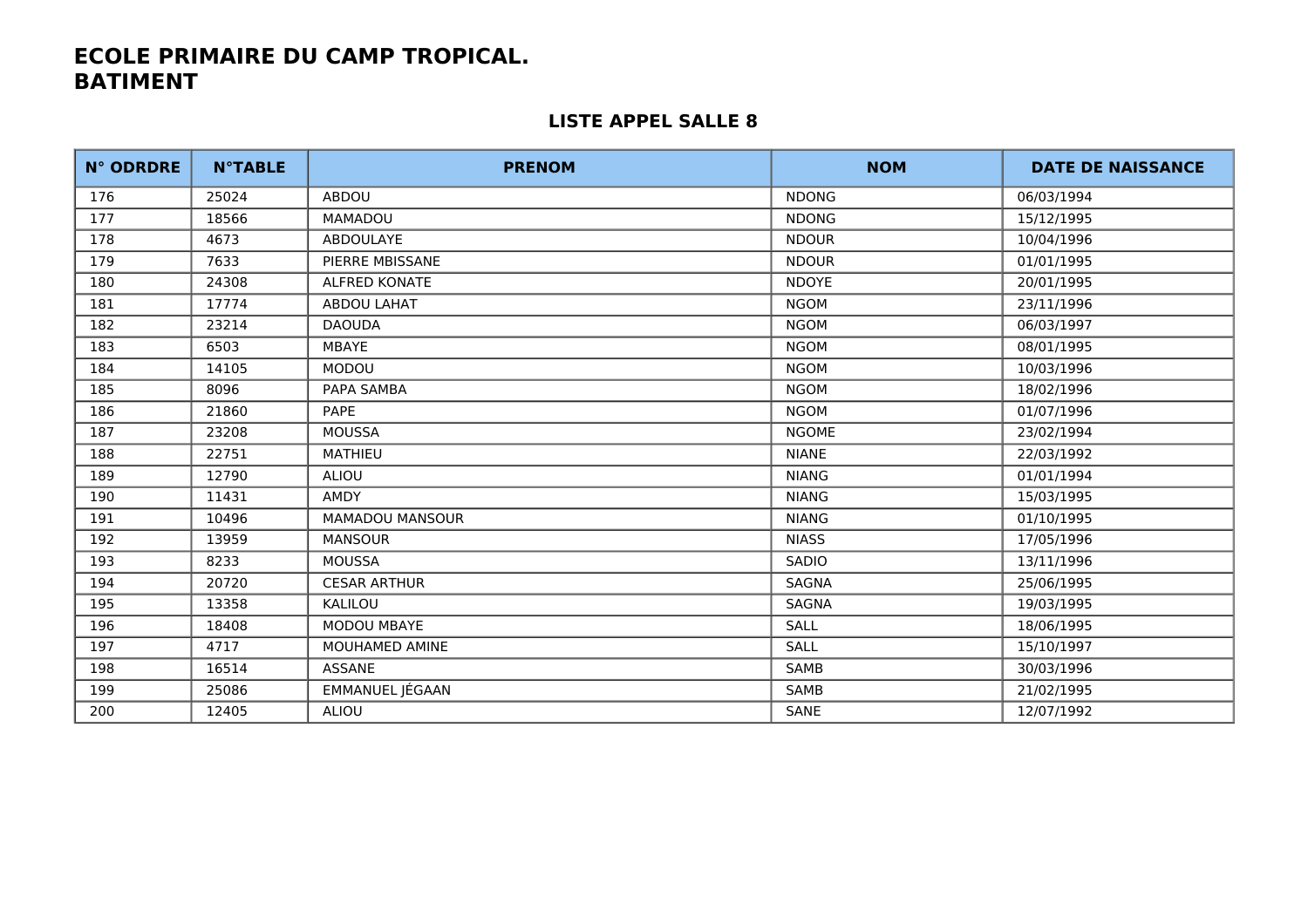| <b>N° ODRDRE</b> | <b>N°TABLE</b> | <b>PRENOM</b>          | <b>NOM</b>   | <b>DATE DE NAISSANCE</b> |
|------------------|----------------|------------------------|--------------|--------------------------|
| 201              | 15902          | <b>INOUSS</b>          | <b>SANE</b>  | 07/07/1990               |
| 202              | 17274          | MAMADOU LAMINE         | SANE         | 12/02/1995               |
| 203              | 8212           | <b>OUSMANE KAMOU</b>   | SAO          | 13/04/1995               |
| 204              | 6655           | <b>JEAN MARIE IBOU</b> | <b>SARR</b>  | 31/12/1995               |
| 205              | 6414           | KHADIM MBACKÉ          | <b>SARR</b>  | 09/01/1996               |
| 206              | 17586          | <b>MAMADOU</b>         | <b>SARR</b>  | 12/10/1993               |
| 207              | 5878           | <b>MBOUNDOR</b>        | <b>SARR</b>  | 03/04/1996               |
| 208              | 19490          | PAPA DIAMÉ             | <b>SARR</b>  | 17/08/1989               |
| 209              | 25036          | <b>BABACAR</b>         | <b>SECK</b>  | 15/01/1995               |
| 210              | 11887          | <b>DAME</b>            | <b>SECK</b>  | 10/02/1996               |
| 211              | 8922           | <b>DAOUDA</b>          | <b>SECK</b>  | 12/11/1995               |
| 212              | 12406          | <b>IBRAHIMA</b>        | <b>SECK</b>  | 17/11/1996               |
| 213              | 16961          | AMATH                  | <b>SENE</b>  | 16/09/1993               |
| 214              | 19752          | <b>ASSANE</b>          | <b>SENE</b>  | 02/02/1996               |
| 215              | 10713          | <b>BASSIROU</b>        | <b>SENE</b>  | 16/11/1992               |
| 216              | 18864          | <b>CHEIKH</b>          | <b>SENE</b>  | 13/02/1996               |
| 217              | 23503          | MBAYE                  | <b>SENE</b>  | 01/05/1996               |
| 218              | 11539          | <b>NDOGNE</b>          | <b>SENE</b>  | 30/03/1997               |
| 219              | 22673          | <b>OMAR</b>            | <b>SENE</b>  | 08/02/1995               |
| 220              | 25801          | ABDOUL AZIZ            | <b>SEYDI</b> | 08/03/1993               |
| 221              | 22007          | OUMAR                  | SOGNANE      | 27/07/1996               |
| 222              | 10428          | AMAR                   | SONKO        | 21/12/1996               |
| 223              | 25330          | <b>MALANG</b>          | <b>SONKO</b> | 18/03/1996               |
| 224              | 19481          | <b>BACARY</b>          | SOUARE       | 13/12/1997               |
| 225              | 9304           | ABY KANE               | SOW          | 02/01/1995               |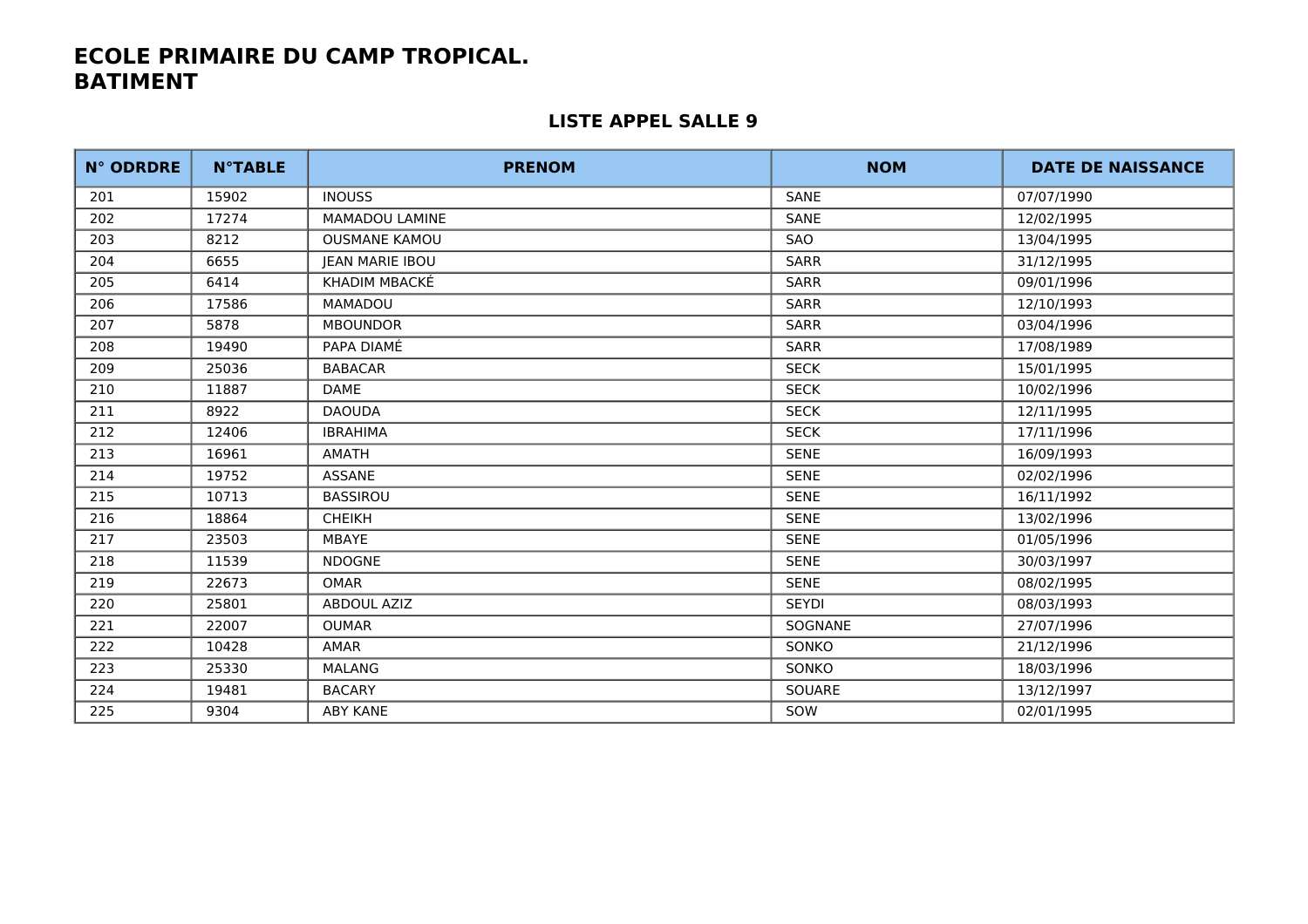| <b>N° ODRDRE</b> | <b>N°TABLE</b> | <b>PRENOM</b>              | <b>NOM</b>       | <b>DATE DE NAISSANCE</b> |
|------------------|----------------|----------------------------|------------------|--------------------------|
| 226              | 16852          | <b>CHEIKH OUMAR</b>        | SOW              | 20/07/1997               |
| 227              | 5516           | <b>DEMBA CHEIKH</b>        | SOW              | 16/01/1995               |
| 228              | 7632           | MAPATHE                    | SOW              | 10/10/1997               |
| 229              | 4639           | PAPA OUSMANE               | SOW              | 17/06/1994               |
| 230              | 21921          | <b>ABDOULAYE</b>           | <b>SY</b>        | 12/04/1989               |
| 231              | 16826          | <b>ALIOUNE CISSE</b>       | <b>SY</b>        | 16/11/1994               |
| 232              | 13380          | EL HADJI RAVANE            | SY               | 28/09/1995               |
| 233              | 6849           | <b>ADAMA</b>               | <b>SYLLA</b>     | 23/08/1996               |
| 234              | 16529          | <b>DIEGANE</b>             | <b>THIAM</b>     | 21/08/1997               |
| 235              | 8121           | KHADIM MBACKE CENTANS      | <b>THIAM</b>     | 20/07/1995               |
| 236              | 12881          | <b>SERIGNE</b>             | <b>THIAM</b>     | 12/08/1995               |
| 237              | 3073           | SEYDINA ALIOUNE            | <b>THIAM</b>     | 31/03/1995               |
| 238              | 18781          | ALIOU                      | <b>THIANDOUM</b> | 10/03/1997               |
| 239              | 12425          | <b>ISSA</b>                | <b>THIANDOUM</b> | 15/07/1996               |
| 240              | 15472          | <b>MBAYE GUEYE</b>         | THIANDOUM        | 12/07/1995               |
| 241              | 2858           | <b>BOUNAMA</b>             | <b>THIANG</b>    | 10/01/1995               |
| 242              | 6654           | <b>AMATH</b>               | <b>THIAW</b>     | 18/03/1995               |
| 243              | 25789          | JOSEPH IGNACE ABDOU        | <b>THIAW</b>     | 30/01/1995               |
| 244              | 19007          | <b>MAKHTAR</b>             | <b>THIAW</b>     | 02/02/1997               |
| 245              | 10641          | <b>MAMADOU</b>             | <b>THIAW</b>     | 13/12/1995               |
| 246              | 2885           | <b>FARBA LATYR</b>         | <b>THIOUB</b>    | 07/11/1997               |
| 247              | 6480           | <b>CHEIKH</b>              | <b>TINE</b>      | 06/11/1995               |
| 248              | 10334          | <b>RAYMOND BONAVENTURE</b> | <b>TINE</b>      | 20/05/1995               |
| 249              | 5835           | <b>TINTOU</b>              | <b>TOURAY</b>    | 24/05/1995               |
| 250              | 8254           | EL HADJI IBOU              | <b>TOURE</b>     | 09/03/1996               |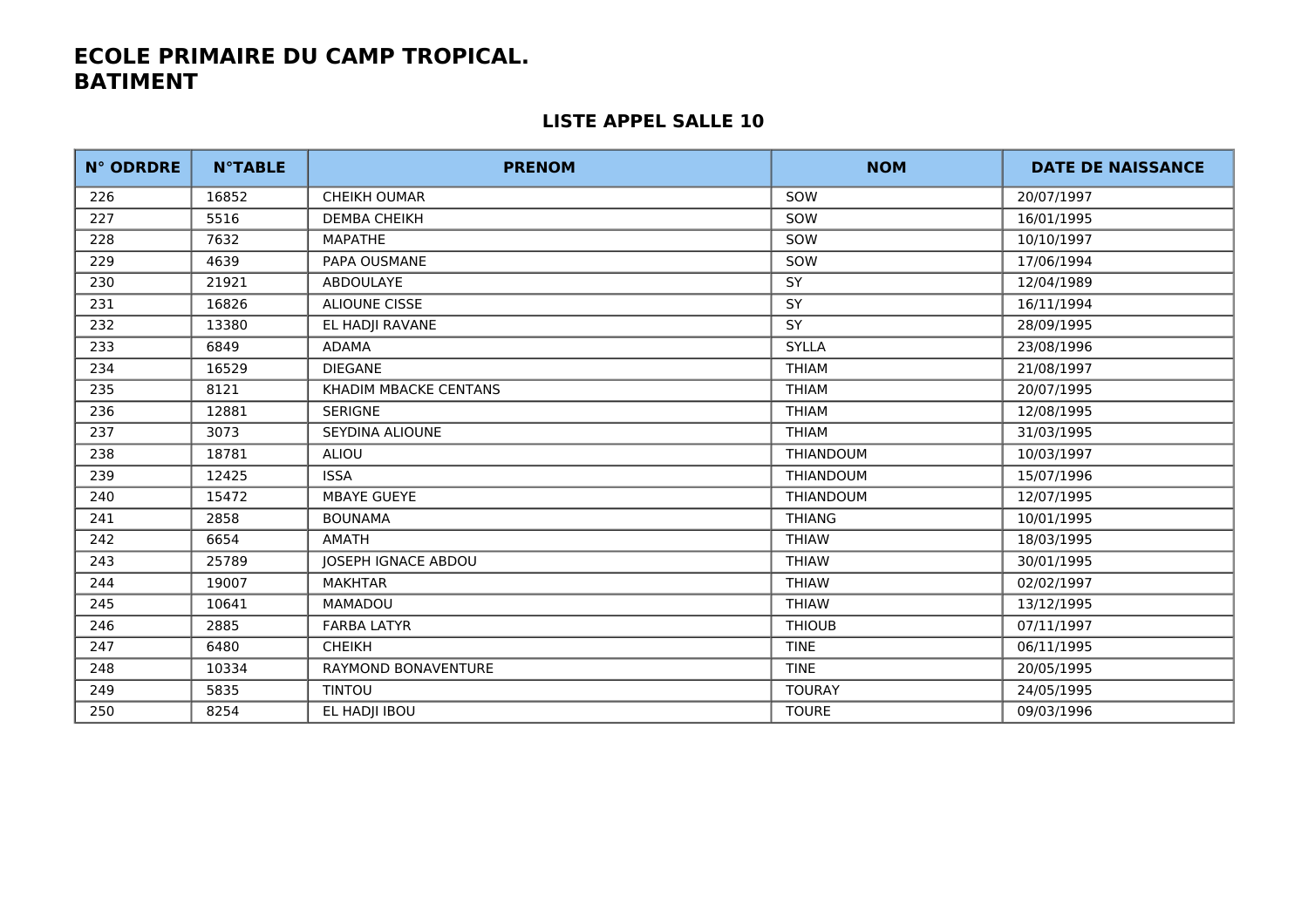| N° ODRDRE | <b>N°TABLE</b> | <b>PRENOM</b>      | <b>NOM</b>    | <b>DATE DE NAISSANCE</b> |
|-----------|----------------|--------------------|---------------|--------------------------|
| 251       | 21581          | MOUNTAGA           | <b>TOURE</b>  | 24/11/1995               |
| 252       | 2609           | MAMADOU NIAKHATE   | <b>TRAORE</b> | 07/10/1989               |
| 253       | 10990          | MOUHAMED MOUSTAPHA | <b>WADE</b>   | 22/03/1997               |
| 254       | 9878           | ABDOULAYE          | YADE          | 07/02/1996               |
| 255       | 5288           | MAMA               | YALLY         | 08/04/1994               |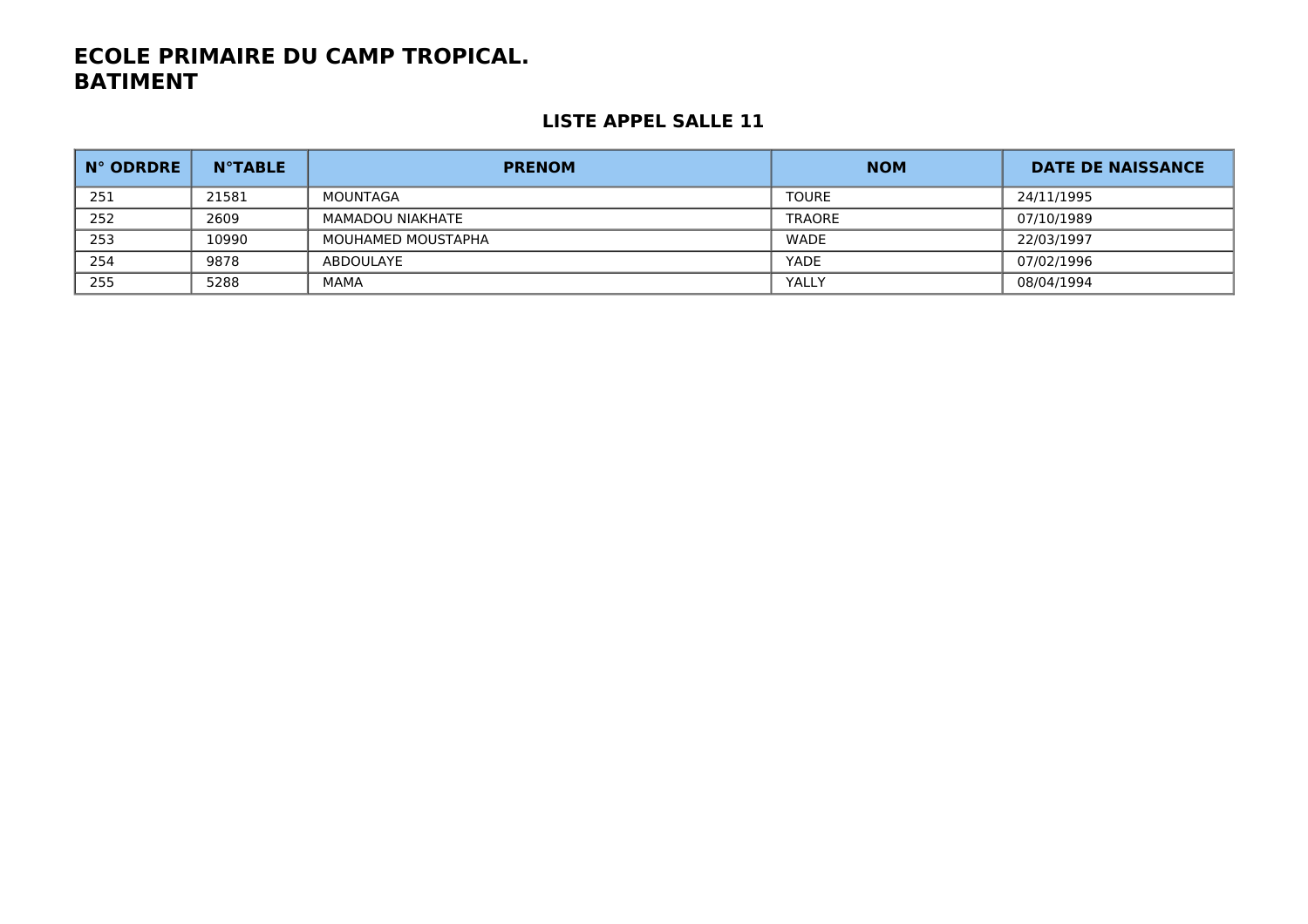| N° ODRDRE | <b>N°TABLE</b> | <b>PRENOM</b> | <b>NOM</b> | <b>DATE DE NAISSANCE</b> |
|-----------|----------------|---------------|------------|--------------------------|
|-----------|----------------|---------------|------------|--------------------------|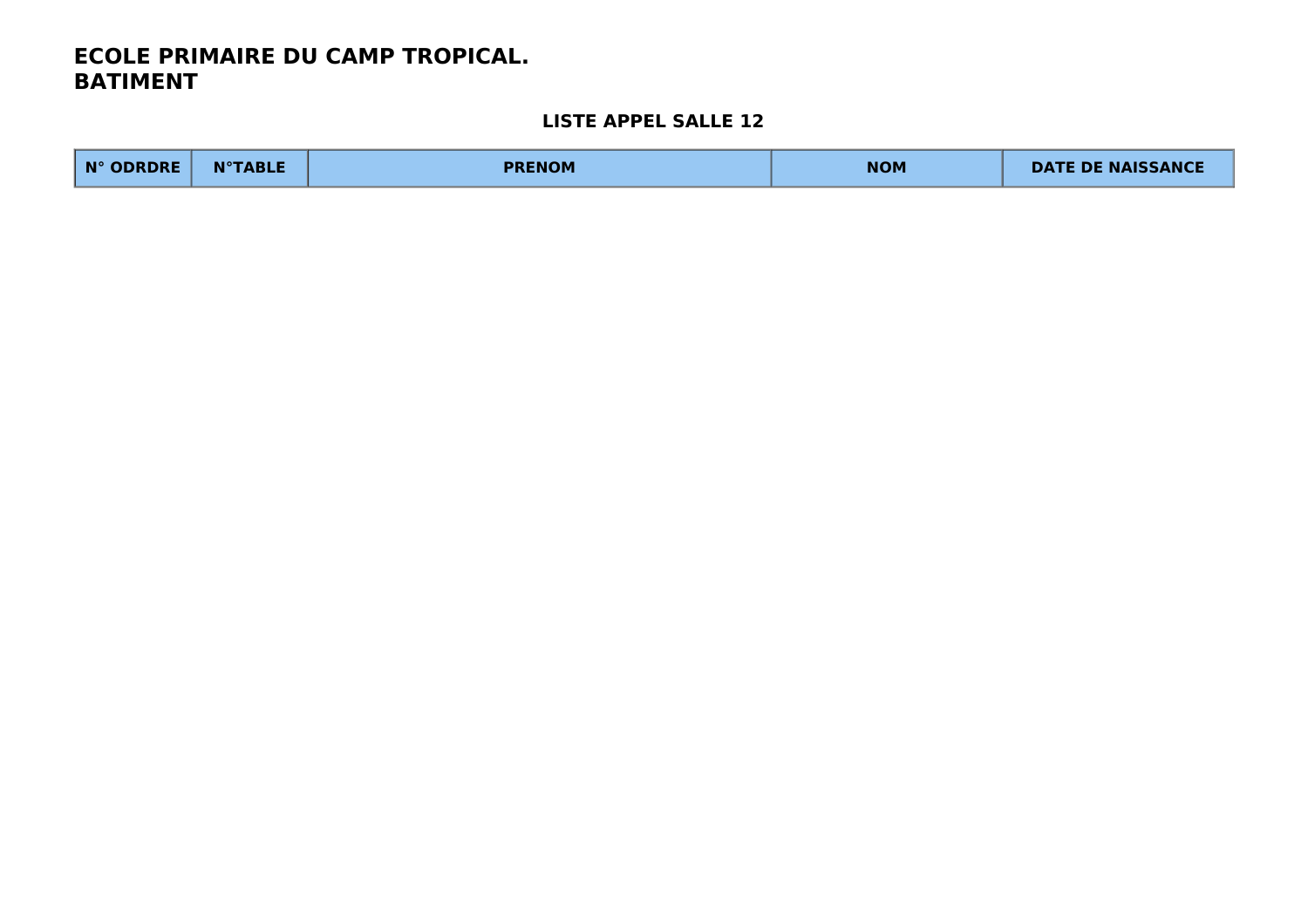| N° ODRDRE | <b>N°TABLE</b> | <b>PRENOM</b> | <b>NOM</b> | <b>DATE DE NAISSANCE</b> |
|-----------|----------------|---------------|------------|--------------------------|
|-----------|----------------|---------------|------------|--------------------------|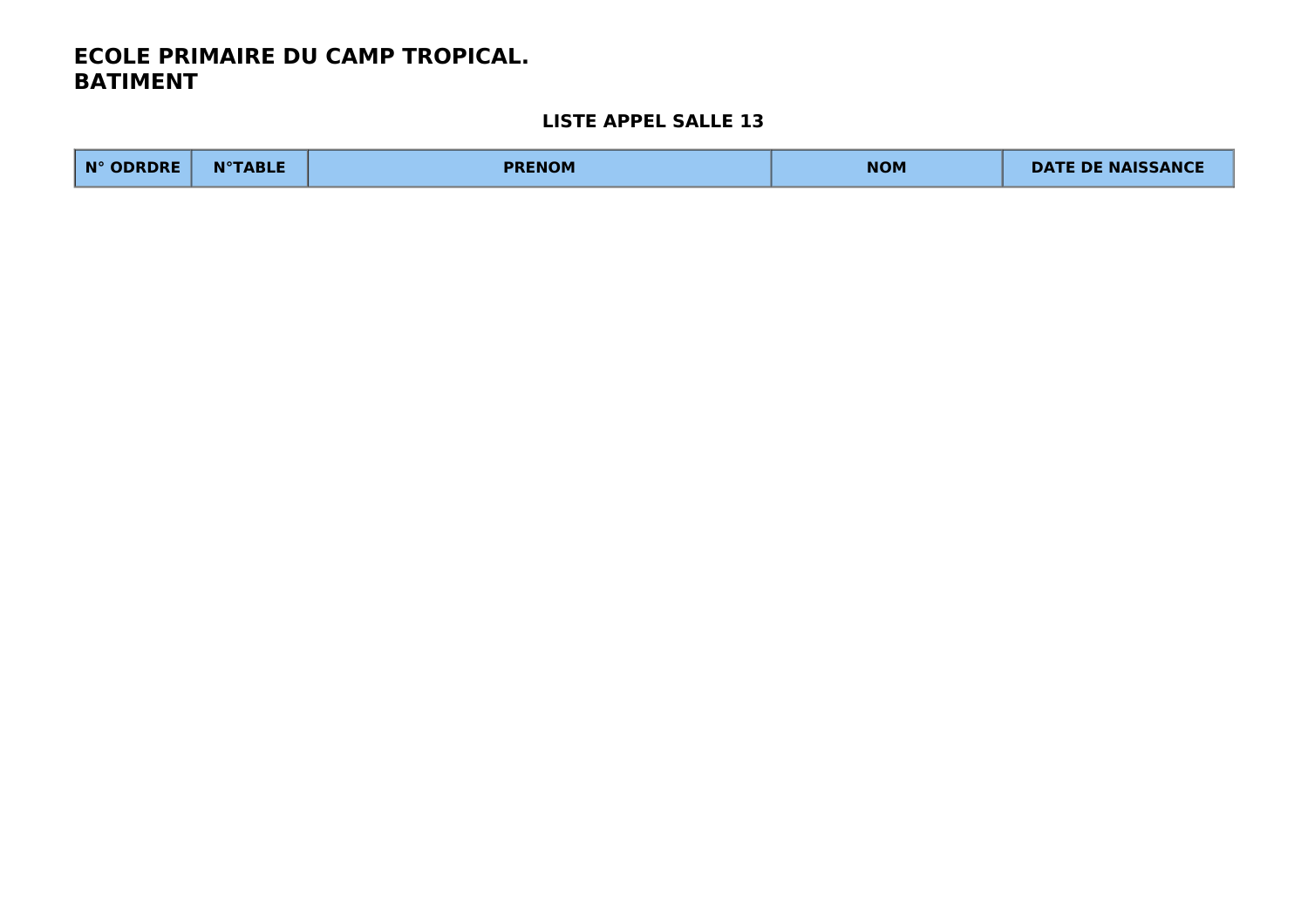| N° ODRDRE | <b>N°TABLE</b> | <b>PRENOM</b> | <b>NOM</b> | <b>DATE DE NAISSANCE</b> |
|-----------|----------------|---------------|------------|--------------------------|
|-----------|----------------|---------------|------------|--------------------------|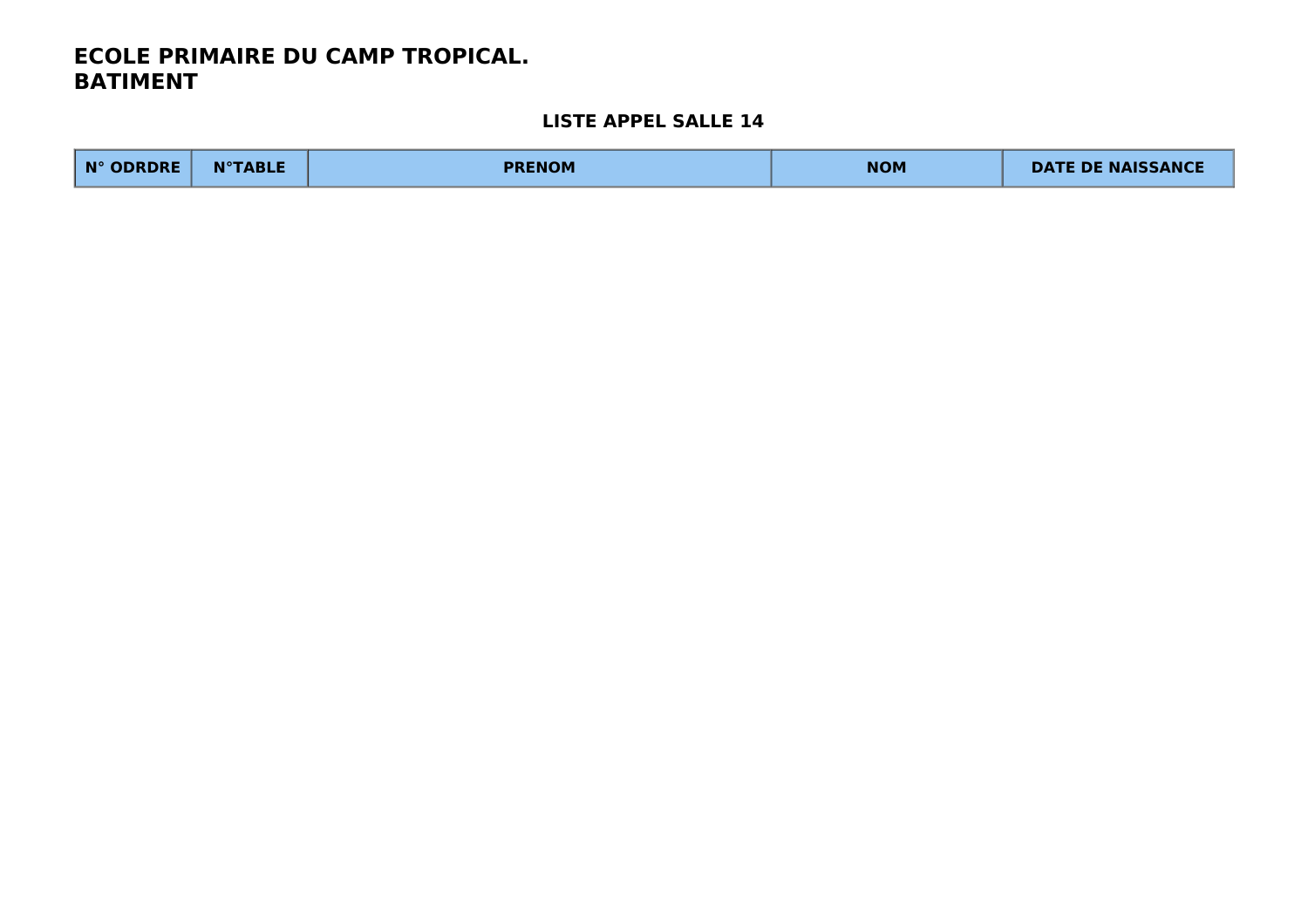| N° ODRDRE | <b>N°TABLE</b> | <b>PRENOM</b> | <b>NOM</b> | <b>DATE DE NAISSANCE</b> |
|-----------|----------------|---------------|------------|--------------------------|
|-----------|----------------|---------------|------------|--------------------------|